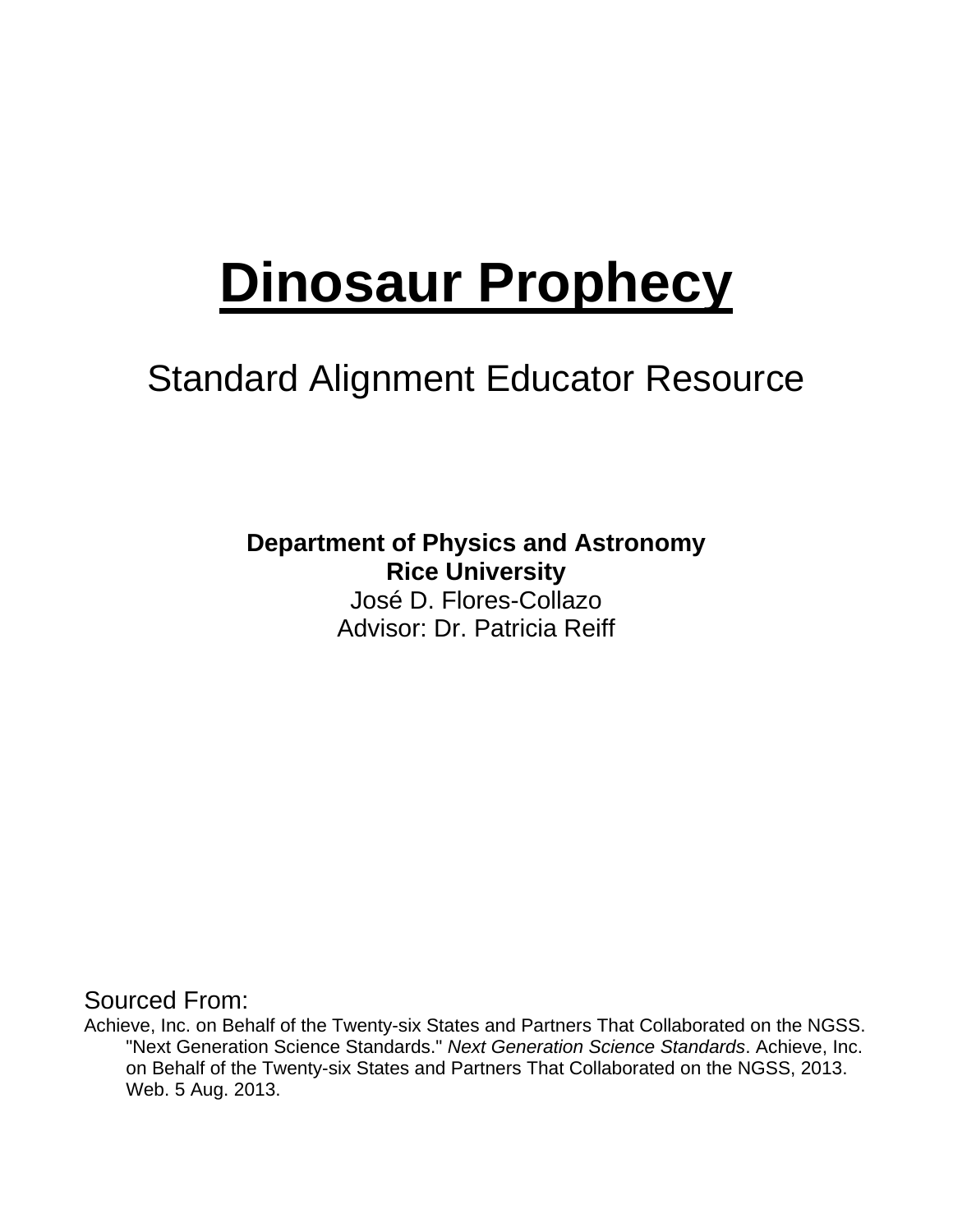### **Next Generation Science Standards**

Primary Focus 

-Indicates that the show aligns fully and/or fully covers the scientific principle within the specific standard.

#### **Secondary Focus**

-Indicates that the context of the show vs. the standard does not fully align. The scientific principle within the specific standard is discussed and the show provides the student with valuable information or visualization that will help them complete the standard, however the student may not be directed to perform the same task that is outlined in the standard.

#### Ancillary Material

-Indicates standard that is not explicitly discussed or shown but can be inferred by the viewer through either prior knowledge that relates to the show topics or new knowledge gained through watching the show.

Additional information on criteria used to align each standard can be found at: http://www.nextgenscience.org/search-standards-dci

#### **K-5**

- **K-PS2-1. Plan and conduct an investigation to compare the effects of different strengths or different directions of pushes and pulls on the motion of an object.** [Clarification Statement: Examples of pushes or pulls could include a string attached to an object being pulled, a person pushing an object, a person stopping a rolling ball, and two objects colliding and pushing on each other.] [*Assessment Boundary: Assessment is limited to different relative strengths or different directions, but not both at the same time. Assessment does not include non-contact pushes or pulls such as those produced by magnets.*]
- **K-PS2-2. Analyze data to determine if a design solution works as intended to change the speed or direction of an object with a push or a pull.\*** [Clarification Statement: Examples of problems requiring a solution could include having a marble or other object move a certain distance, follow a particular path, and knock down other objects. Examples of solutions could include tools such as a ramp to increase the speed of the object and a structure that would cause an object such as a marble or ball to turn.] [*Assessment Boundary: Assessment does not include friction as a mechanism for change in speed.*]
- **K-PS3-1. Make observations to determine the effect of sunlight on Earth's surface.** [Clarification Statement: Examples of Earth's surface could include sand, soil, rocks, and water] [Assessment Boundary: Assessment of temperature is limited to relative measures such as warmer/cooler.]
- **K-LS1-1. Use observations to describe patterns of what plants and animals (including humans) need to survive.** [Clarification Statement: Examples of patterns could include that animals need to take in food but plants do not; the different kinds of food needed by different types of animals; the requirement of plants to have light; and, that all living things need water.]
- **K-ESS2-1. Use and share observations of local weather conditions to describe patterns over time.** [Clarification Statement: Examples of qualitative observations could include descriptions of the weather (such as sunny, cloudy, rainy, and warm); examples of quantitative observations could include numbers of sunny, windy, and rainy days in a month. Examples of patterns could include that it is usually cooler in the morning than in the afternoon and the number of sunny days versus cloudy days in different months.] [Assessment Boundary: Assessment of quantitative observations limited to whole numbers and relative measures such as warmer/cooler.]
- **K-ESS2-2. Construct an argument supported by evidence for how plants and animals (including humans) can change the environment to meet their needs.** [Clarification Statement: Examples of plants and animals changing their environment could include a squirrel digs in the ground to hide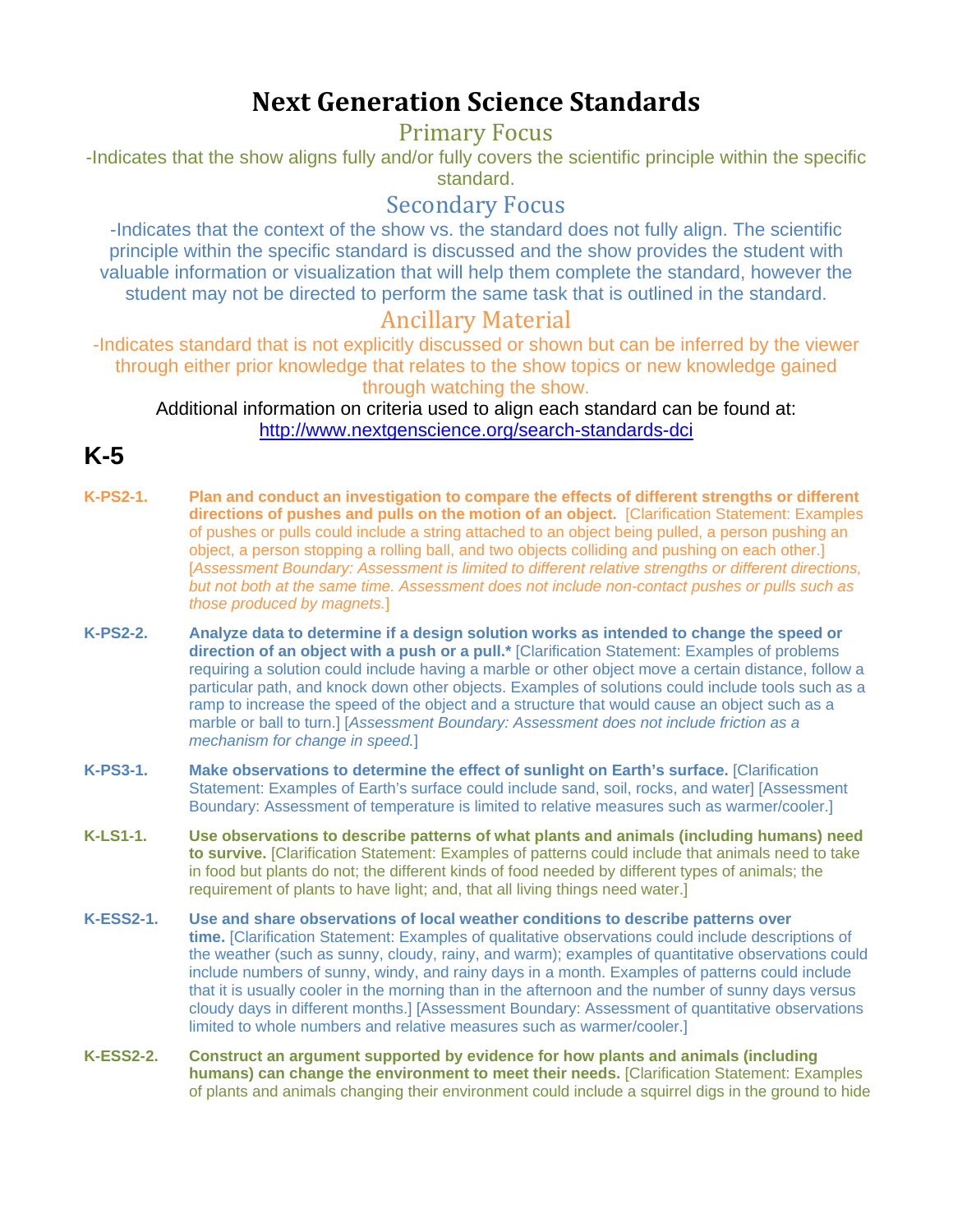its food and tree roots can break concrete.]

- **K-ESS3-1. Use a model to represent the relationship between the needs of different plants and animals (including humans) and the places they live.** [Examples of relationships could include that deer eat buds and leaves, therefore, they usually live in forested areas; and, grasses need sunlight so they often grow in meadows. Plants, animals, and their surroundings make up a system.]
- **K-ESS3-2. Ask questions to obtain information about the purpose of weather forecasting to prepare for, and respond to, severe weather.\*** [Clarification Statement: Emphasis is on local forms of severe weather.]
- **K-ESS3-3. Communicate solutions that will reduce the impact of humans on the land, water, air, and/or other living things in the local environment.\*** [Clarification Statement: Examples of human impact on the land could include cutting trees to produce paper and using resources to produce bottles. Examples of solutions could include reusing paper and recycling cans and bottles.]
- **1-PS4-2. Make observations to construct an evidence-based account that objects in darkness can be seen only when illuminated.** [Clarification Statement: Examples of observations could include those made in a completely dark room, a pinhole box, and a video of a cave explorer with a flashlight. Illumination could be from an external light source or by an object giving off its own light.]
- **1-ESS1-1. Use observations of the sun, moon, and stars to describe patterns that can be predicted.** [Clarification Statement: Examples of patterns could include that the sun and moon appear to rise in one part of the sky, move across the sky, and set; and stars other than our sun are visible at night but not during the day.] [Assessment Boundary: Assessment of star patterns is limited to stars being seen at night and not during the day.]
- **2-PS1-1. Plan and conduct an investigation to describe and classify different kinds of materials by their observable properties.** [Clarification Statement: Observations could include color, texture, hardness, and flexibility. Patterns could include the similar properties that different materials share.]
- **2-PS1-4. Construct an argument with evidence that some changes caused by heating or cooling can be reversed and some cannot.** [Clarification Statement: Examples of reversible changes could include materials such as water and butter at different temperatures. Examples of irreversible changes could include cooking an egg, freezing a plant leaf, and heating paper.]
- **2-LS2-1. Plan and conduct an investigation to determine if plants need sunlight and water to grow.** [Assessment Boundary: Assessment is limited to testing one variable at a time.]
- **2-LS4-1. Make observations of plants and animals to compare the diversity of life in different habitats.** [Clarification Statement: Emphasis is on the diversity of living things in each of a variety of different habitats.] [*Assessment Boundary: Assessment does not include specific animal and plant names in specific habitats.*
- **2-ESS1-1. Use information from several sources to provide evidence that Earth events can occur quickly or slowly.** [Clarification Statement: Examples of events and timescales could include volcanic explosions and earthquakes, which happen quickly and erosion of rocks, which occurs slowly.] [Assessment Boundary: Assessment does not include quantitative measurements of timescales.]
- **2-ESS2-2. Develop a model to represent the shapes and kinds of land and bodies of water in an area.** [Assessment Boundary: Assessment does not include quantitative scaling in models.]
- **2-ESS2-3. Obtain information to identify where water is found on Earth and that it can be solid or liquid.**
- **K-2-ETS1-1. Ask questions, make observations, and gather information about a situation people want to change to define a simple problem that can be solved through the development of a new or improved object or tool.**
- **3-PS2-1. Plan and conduct an investigation to provide evidence of the effects of balanced and unbalanced forces on the motion of an object.** [Clarification Statement: Examples could include an unbalanced force on one side of a ball can make it start moving; and, balanced forces pushing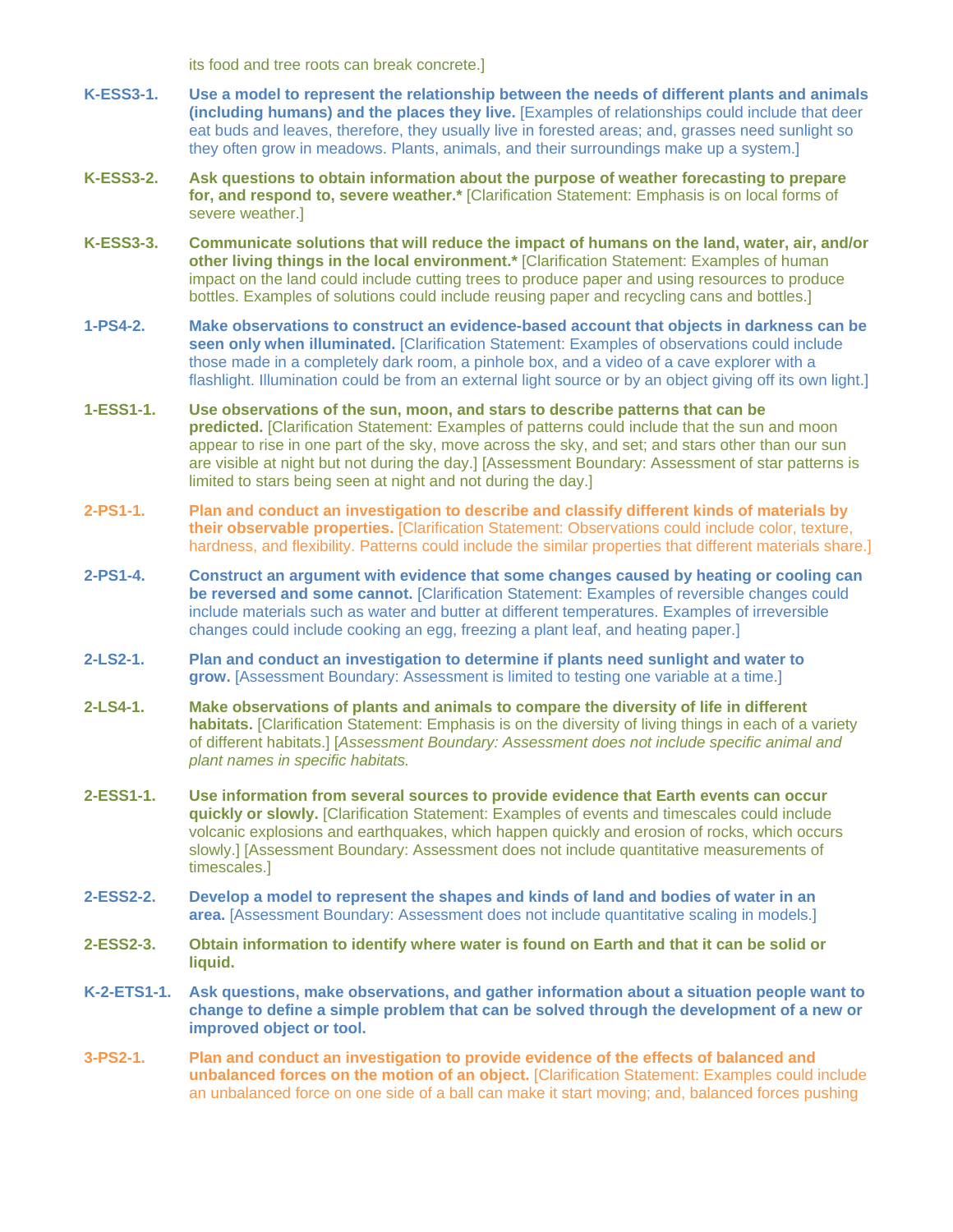on a box from both sides will not produce any motion at all.] [Assessment Boundary: Assessment is limited to one variable at a time: number, size, or direction of forces. Assessment does not include quantitative force size, only qualitative and relative. Assessment is limited to gravity being addressed as a force that pulls objects down.]

- **3-PS2-2. Make observations and/or measurements of an object's motion to provide evidence that that a pattern can be used to predict future motion.** [Clarification Statement: Examples of motion with a predictable pattern could include a child swinging in a swing, a ball rolling back and forth in a bowl, and two children on a see-saw.] [Assessment Boundary: Assessment does not include technical terms such as period and frequency.]
- **3-LS2-1. Construct an argument that some animals form groups that help members survive.**
- **3-LS3-2. Use evidence to support the explanation that traits can be influenced by the environment.** [Clarification Statement: Examples of the environment affecting a trait could include normally tall plants grown with insufficient water are stunted; and, a pet dog that is given too much food and little exercise may become overweight.]
- **3-LS4-1. Analyze and interpret data from fossils to provide evidence of the organisms and the environments in which they lived long ago.** [Clarification Statement: Examples of data could include type, size, and distributions of fossil organisms. Examples of fossils and environments could include marine fossils found on dry land, tropical plant fossils found in Arctic areas, and fossils of extinct organisms.] [Assessment Boundary: Assessment does not include identification of specific fossils or present plants and animals. Assessment is limited to major fossil types and relative ages.]
- **3-LS4-2. Use evidence to construct an explanation for how the variations in characteristics among individuals of the same species may provide advantages in surviving, finding mates, and reproducing.** [Clarification Statement: Examples of cause and effect relationships could be plants that have larger thorns than other plants may be less likely to be eaten by predators; and, animals that have better camouflage coloration than other animals may be more likely to survive and therefore more likely to leave offspring.]
- **3-LS4-3. Construct an argument with evidence that in a particular habitat some organisms can survive well, some survive less well, and some cannot survive at all.** [Clarification Statement: Examples of evidence could include needs and characteristics of the organisms and habitats involved. The organisms and their habitat make up a system in which the parts depend on each other.]
- **3-LS4-4. Make a claim about the merit of a solution to a problem caused when the environment changes and the types of plants and animals that live there may change.** [Clarification Statement: Examples of environmental changes could include changes in land characteristics, water distribution, temperature, food, and other organisms.] [Assessment Boundary: Assessment is limited to a single environmental change. Assessment does not include the greenhouse effect or climate change.]
- **3-ESS2-2. Obtain and combine information to describe climates in different regions of the world.**
- **4-PS3-3. Ask questions and predict outcomes about the changes in energy that occur when objects collide.** [Clarification Statement: Emphasis is on the change in the energy due to the change in speed, not on the forces, as objects interact.] [Assessment Boundary: Assessment does not include quantitative measurements of energy.]
- **4-LS1-1. Construct an argument that plants and animals have internal and external structures that function to support survival, growth, behavior, and reproduction.** [Clarification Statement: Examples of structures could include thorns, stems, roots, colored petals, heart, stomach, lung, brain, and skin.] [Assessment Boundary: Assessment is limited to macroscopic structures within plant and animal systems.]
- **4-ESS1-1. Identify evidence from patterns in rock formations and fossils in rock layers for changes in a landscape over time to support an explanation for changes in a landscape over time.** [Clarification Statement: Examples of evidence from patterns could include rock layers with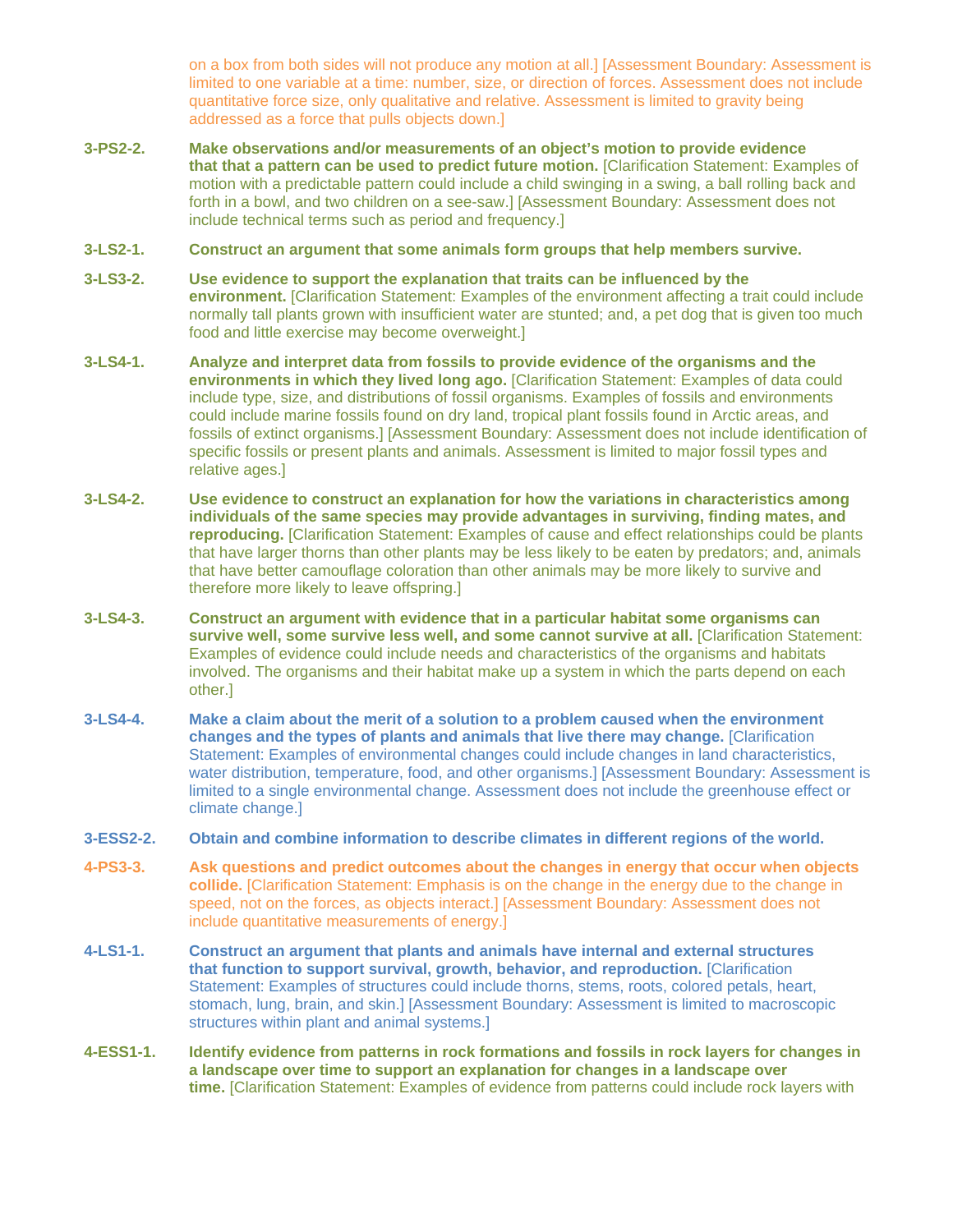marine shell fossils above rock layers with plant fossils and no shells, indicating a change from land to water over time; and, a canyon with different rock layers in the walls and a river in the bottom, indicating that over time a river cut through the rock.] [Assessment Boundary: Assessment does not include specific knowledge of the mechanism of rock formation or memorization of specific rock formations and layers. Assessment is limited to relative time.]

- **4-ESS2-1. Make observations and/or measurements to provide evidence of the effects of weathering or the rate of erosion by water, ice, wind, or vegetation.** [Clarification Statement: Examples of variables to test could include angle of slope in the downhill movement of water, amount of vegetation, speed of wind, relative rate of deposition, cycles of freezing and thawing of water, cycles of heating and cooling, and volume of water flow.] [Assessment Boundary: Assessment is limited to a single form of weathering or erosion.]
- **4-ESS2-2. Analyze and interpret data from maps to describe patterns of Earth's features.** [Clarification Statement: Maps can include topographic maps of Earth's land and ocean floor, as well as maps of the locations of mountains, continental boundaries, volcanoes, and earthquakes.]
- **5-ESS2-2. Describe and graph the amounts and percentages of water and fresh water in various reservoirs to provide evidence about the distribution of water on Earth.** [Assessment Boundary: Assessment is limited to oceans, lakes, rivers, glaciers, ground water, and polar ice caps, and does not include the atmosphere.]
- **5-ESS3-1. Obtain and combine information about ways individual communities use science ideas to protect the Earth's resources and environment.**
- **3-5-ETS1-1. Define a simple design problem reflecting a need or a want that includes specified criteria for success and constraints on materials, time, or cost.**

#### **6-8 Physical Sciences**

- **MS-PS2-2. Plan an investigation to provide evidence that the change in an object's motion depends on the sum of the forces on the object and the mass of the object.** [Clarification Statement: Emphasis is on balanced (Newton's First Law) and unbalanced forces in a system, qualitative comparisons of forces, mass and changes in motion (Newton's Second Law), frame of reference, and specification of units.] [Assessment Boundary: Assessment is limited to forces and changes in motion in one-dimension in an inertial reference frame and to change in one variable at a time. Assessment does not include the use of trigonometry.]
- **MS-PS2-4. Construct and present arguments using evidence to support the claim that gravitational interactions are attractive and depend on the masses of interacting objects.** [Clarification Statement: Examples of evidence for arguments could include data generated from simulations or digital tools; and charts displaying mass, strength of interaction, distance from the Sun, and orbital periods of objects within the solar system.] [Assessment Boundary: Assessment does not include Newton's Law of Gravitation or Kepler's Laws.]
- **MS-PS2-5. Conduct an investigation and evaluate the experimental design to provide evidence that fields exist between objects exerting forces on each other even though the objects are not in contact.** [Clarification Statement: Examples of this phenomenon could include the interactions of magnets, electrically-charged strips of tape, and electrically-charged pith balls. Examples of investigations could include first-hand experiences or simulations.] [Assessment Boundary: Assessment is limited to electric and magnetic fields, and limited to qualitative evidence for the existence of fields.]

#### **6-8 Life Sciences**

**MS-LS1-5. Construct a scientific explanation based on evidence for how environmental and genetic factors influence the growth of organisms.** [Clarification Statement: Examples of local environmental conditions could include availability of food, light, space, and water. Examples of genetic factors could include large breed cattle and species of grass affecting growth of organisms. Examples of evidence could include drought decreasing plant growth, fertilizer increasing plant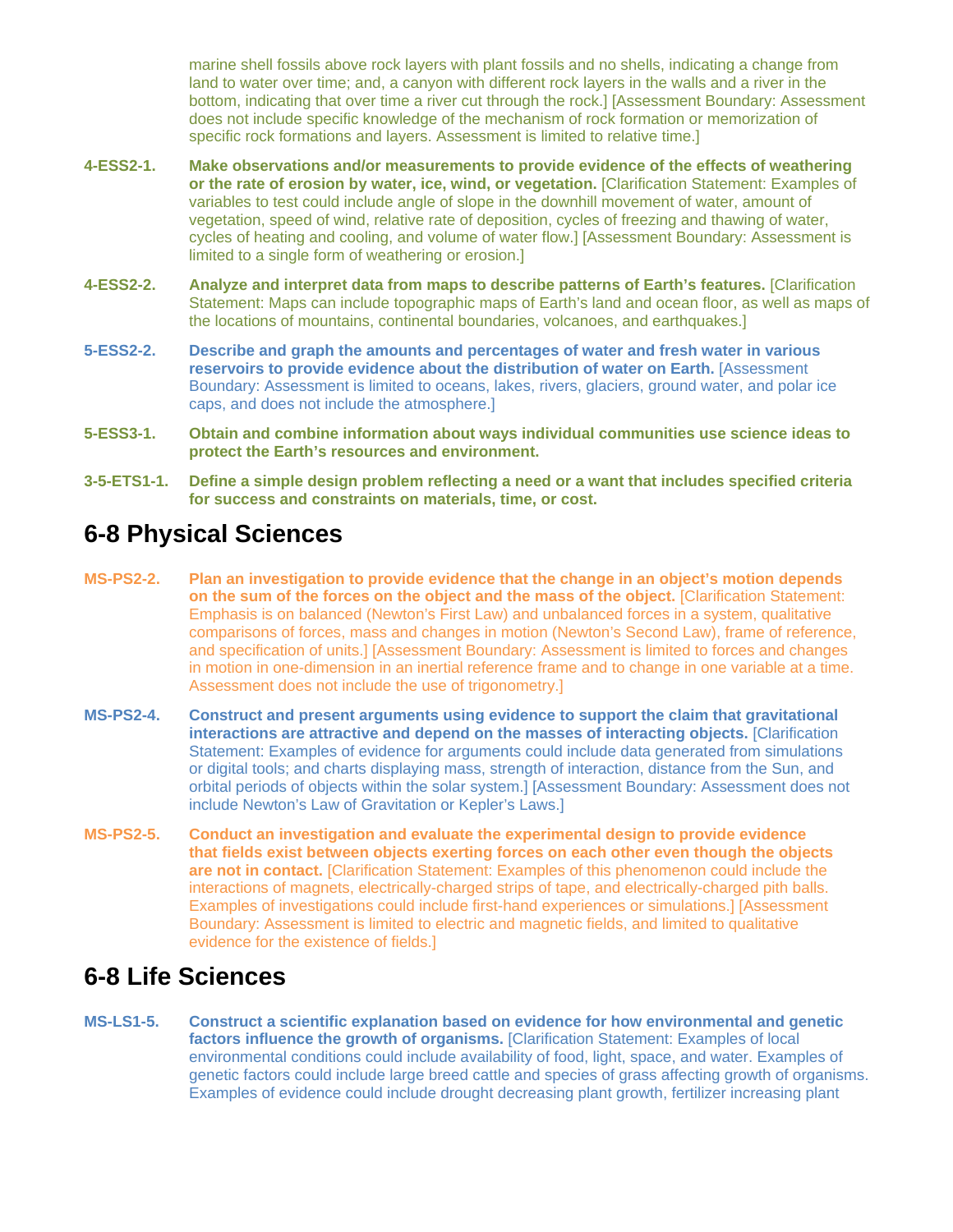growth, different varieties of plant seeds growing at different rates in different conditions, and fish growing larger in large ponds than they do in small ponds.] [*Assessment Boundary: Assessment does not include genetic mechanisms, gene regulation, or biochemical processes.*]

- **MS-LS2-1. Analyze and interpret data to provide evidence for the effects of resource availability on organisms and populations of organisms in an ecosystem.** [Clarification Statement: Emphasis is on cause and effect relationships between resources and growth of individual organisms and the numbers of organisms in ecosystems during periods of abundant and scarce resources.]
- **MS-LS2-4. Construct an argument supported by empirical evidence that changes to physical or biological components of an ecosystem affect populations.** [Clarification Statement: Emphasis is on recognizing patterns in data and making warranted inferences about changes in populations, and on evaluating empirical evidence supporting arguments about changes to ecosystems.]
- **MS-LS4-1. Analyze and interpret data for patterns in the fossil record that document the existence, diversity, extinction, and change of life forms throughout the history of life on Earth under the assumption that natural laws operate today as in the past.** [Clarification Statement: Emphasis is on finding patterns of changes in the level of complexity of anatomical structures in organisms and the chronological order of fossil appearance in the rock layers.] [Assessment Boundary: Assessment does not include the names of individual species or geological eras in the fossil record.]
- **MS-LS4-2. Apply scientific ideas to construct an explanation for the anatomical similarities and differences among modern organisms and between modern and fossil organisms to infer evolutionary relationships.** [Clarification Statement: Emphasis is on explanations of the evolutionary relationships among organisms in terms of similarity or differences of the gross appearance of anatomical structures.]

#### **6-8 Earth and Space Science**

- **MS-ESS1-2. Develop and use a model to describe the role of gravity in the motions within galaxies and the solar system.**[Clarification Statement: Emphasis for the model is on gravity as the force that holds together the solar system and Milky Way galaxy and controls orbital motions within them. Examples of models can be physical (such as the analogy of distance along a football field or computer visualizations of elliptical orbits) or conceptual (such as mathematical proportions relative to the size of familiar objects such as students' school or state).] [*Assessment Boundary: Assessment does not include Kepler's Laws of orbital motion or the apparent retrograde motion of the planets as viewed from Earth.*]
- **MS-ESS1-3. Analyze and interpret data to determine scale properties of objects in the solar system.** [Clarification Statement: Emphasis is on the analysis of data from Earth-based instruments, space-based telescopes, and spacecraft to determine similarities and differences among solar system objects. Examples of scale properties include the sizes of an object's layers (such as crust and atmosphere), surface features (such as volcanoes), and orbital radius. Examples of data include statistical information, drawings and photographs, and models.] [*Assessment Boundary: Assessment does not include recalling facts about properties of the planets and other solar system bodies.*]
- **MS-ESS1-4. Construct a scientific explanation based on evidence from rock strata for how the geologic time scale is used to organize Earth's 4.6-billion-year-old history.** [Clarification Statement: Emphasis is on how analyses of rock formations and the fossils they contain are used to establish relative ages of major events in Earth's history. Examples of Earth's major events could range from being very recent (such as the last Ice Age or the earliest fossils of homo sapiens) to very old (such as the formation of Earth or the earliest evidence of life). Examples can include the formation of mountain chains and ocean basins, the evolution or extinction of particular living organisms, or significant volcanic eruptions.] [*Assessment Boundary: Assessment does not include recalling the names of specific periods or epochs and events within them.*]
- **MS-ESS2-1. Develop a model to describe the cycling of Earth's materials and the flow of energy that**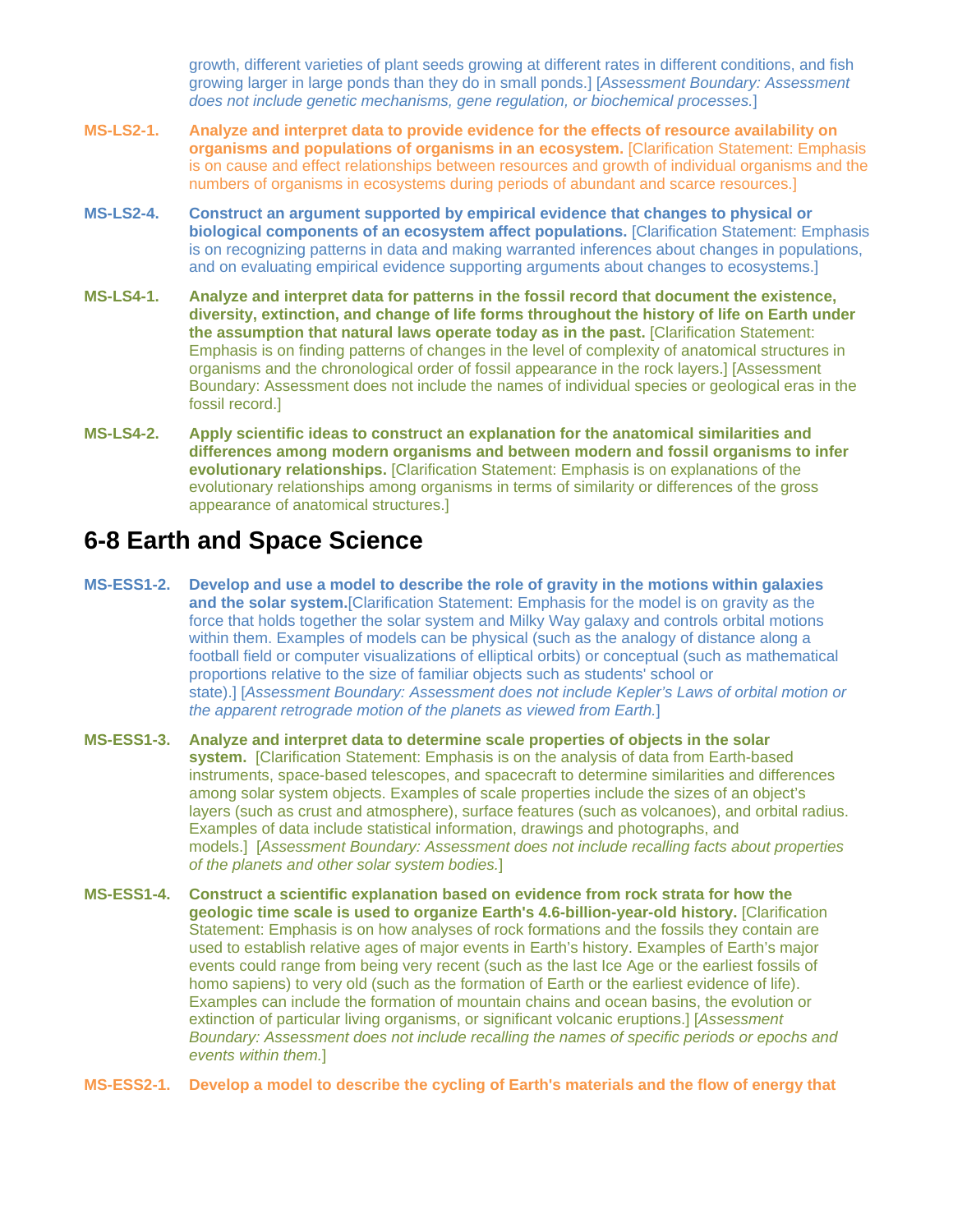**drives this process.** [Clarification Statement: Emphasis is on the processes of melting, crystallization, weathering, deformation, and sedimentation, which act together to form minerals and rocks through the cycling of Earth's materials.] [Assessment Boundary: Assessment does not include the identification and naming of minerals.]

- **MS-ESS2-2. Construct an explanation based on evidence for how geoscience processes have changed Earth's surface at varying time and spatial scales.** [Clarification Statement: Emphasis is on how processes change Earth's surface at time and spatial scales that can be large (such as slow plate motions or the uplift of large mountain ranges) or small (such as rapid landslides or microscopic geochemical reactions), and how many geoscience processes (such as earthquakes, volcanoes, and meteor impacts) usually behave gradually but are punctuated by catastrophic events. Examples of geoscience processes include surface weathering and deposition by the movements of water, ice, and wind. Emphasis is on geoscience processes that shape local geographic features, where appropriate.]
- **MS-ESS2-3. Analyze and interpret data on the distribution of fossils and rocks, continental shapes, and seafloor structures to provide evidence of the past plate motions.** [Clarification Statement: Examples of data include similarities of rock and fossil types on different continents, the shapes of the continents (including continental shelves), and the locations of ocean structures (such as ridges, fracture zones, and trenches).] [Assessment Boundary: Paleomagnetic anomalies in oceanic and continental crust are not assessed.]
- **MS-ESS3-1. Construct a scientific explanation based on evidence for how the uneven distributions of Earth's mineral, energy, and groundwater resources are the result of past and current geoscience processes.** [Clarification Statement: Emphasis is on how these resources are limited and typically non-renewable, and how their distributions are significantly changing as a result of removal by humans. Examples of uneven distributions of resources as a result of past processes include but are not limited to petroleum (locations of the burial of organic marine sediments and subsequent geologic traps), metal ores (locations of past volcanic and hydrothermal activity associated with subduction zones), and soil (locations of active weathering and/or deposition of rock).]
- **MS-ESS3-2. Analyze and interpret data on natural hazards to forecast future catastrophic events and inform the development of technologies to mitigate their effects. [Clarification Statement:** Emphasis is on how some natural hazards, such as volcanic eruptions and severe weather, are preceded by phenomena that allow for reliable predictions, but others, such as earthquakes, occur suddenly and with no notice, and thus are not yet predictable. Examples of natural hazards can be taken from interior processes (such as earthquakes and volcanic eruptions), surface processes (such as mass wasting and tsunamis), or severe weather events (such as hurricanes, tornadoes, and floods). Examples of data can include the locations, magnitudes, and frequencies of the natural hazards. Examples of technologies can be global (such as satellite systems to monitor hurricanes or forest fires) or local (such as building basements in tornado-prone regions or reservoirs to mitigate droughts).]
- **MS-ESS3-3. Apply scientific principles to design a method for monitoring and minimizing a human impact on the environment.\*** [Clarification Statement: Examples of the design process include examining human environmental impacts, assessing the kinds of solutions that are feasible, and designing and evaluating solutions that could reduce that impact. Examples of human impacts can include water usage (such as the withdrawal of water from streams and aquifers or the construction of dams and levees), land usage (such as urban development, agriculture, or the removal of wetlands), and pollution (such as of the air, water, or land).]
- **MS-ESS3-4. Construct an argument supported by evidence for how increases in human population and per-capital consumption of natural resources impact Earth's systems.** [Clarification Statement: Examples of evidence include grade-appropriate databases on human populations and the rates of consumption of food and natural resources (such as freshwater, mineral, and energy). Examples of impacts can include changes to the appearance, composition, and structure of Earth's systems as well as the rates at which they change. The consequences of increases in human populations and consumption of natural resources are described by science, but science does not make the decisions for the actions society takes.]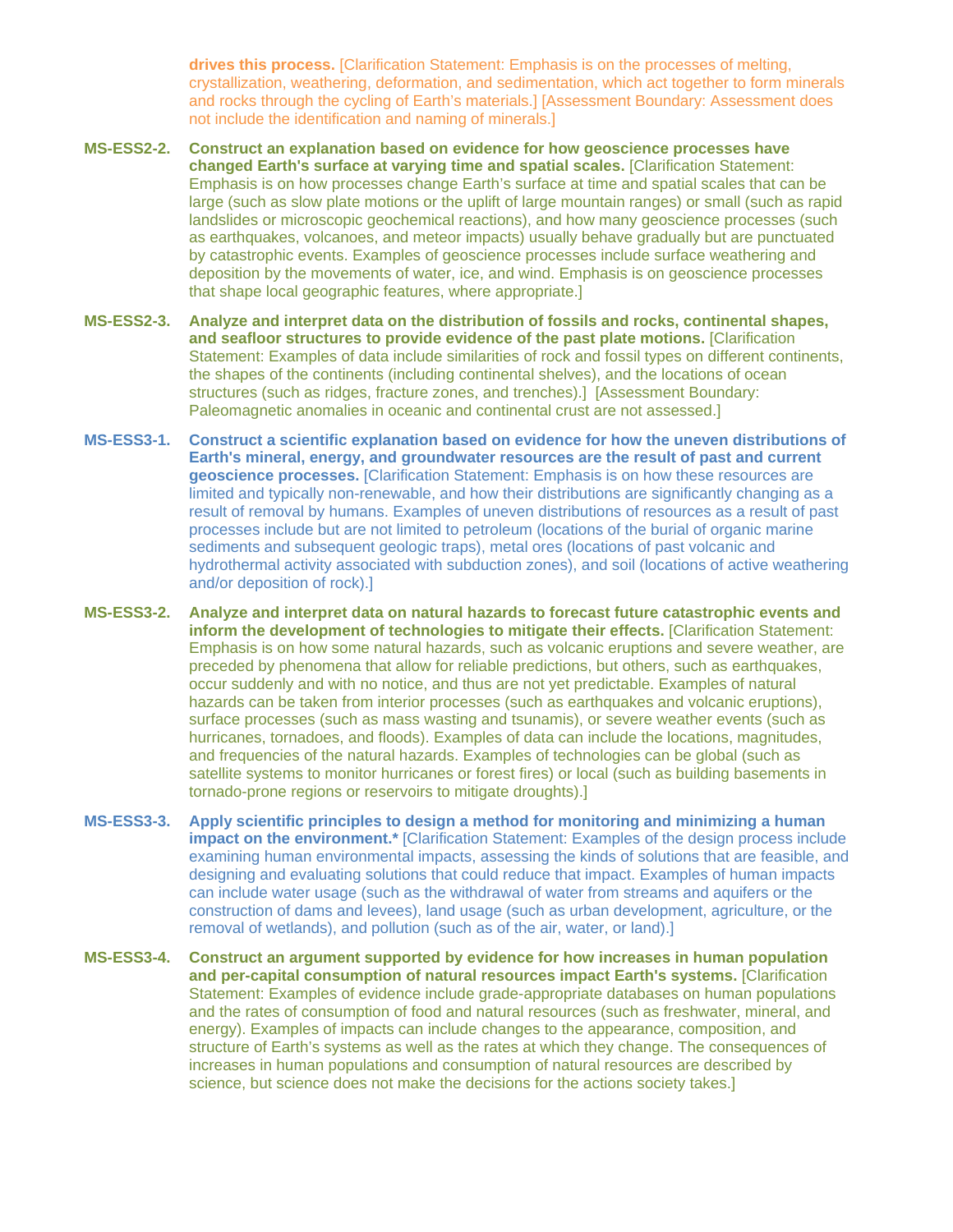**MS-ESS3-5. Ask questions to clarify evidence of the factors that have caused the rise in global temperatures over the past century.** [Clarification Statement: Examples of factors include human activities (such as fossil fuel combustion, cement production, and agricultural activity) and natural processes (such as changes in incoming solar radiation or volcanic activity). Examples of evidence can include tables, graphs, and maps of global and regional temperatures, atmospheric levels of gases such as carbon dioxide and methane, and the rates of human activities. Emphasis is on the major role that human activities play in causing the rise in global temperatures.]

#### **6-8 ETS: Engineering, Technology, and Applications of Science**

**MS-ETS1-1. Define the criteria and constraints of a design problem with sufficient precision to ensure a successful solution, taking into account relevant scientific principles and potential impacts on people and the natural environment that may limit possible solutions.** 

#### **9-12 Physical Science**

**HS-PS2-4. Use mathematical representations of Newton's Law of Gravitation and Coulomb's Law to describe and predict the gravitational and electrostatic forces between objects.** [Clarification Statement: Emphasis is on both quantitative and conceptual descriptions of gravitational and electric fields.] [Assessment Boundary: Assessment is limited to systems with two objects.]

#### **9-12 Life Science**

- **HS-LS2-1. Use mathematical and/or computational representations to support explanations of factors that affect carrying capacity of ecosystems at different scales.** [Clarification Statement: Emphasis is on quantitative analysis and comparison of the relationships among interdependent factors including boundaries, resources, climate, and competition. Examples of mathematical comparisons could include graphs, charts, histograms, and population changes gathered from simulations or historical data sets.] [Assessment Boundary: Assessment does not include deriving mathematical equations to make comparisons.]
- **HS-LS2-2. Use mathematical representations to support and revise explanations based on evidence about factors affecting biodiversity and populations in ecosystems of different scales.** [Clarification Statement: Examples of mathematical representations include finding the average, determining trends, and using graphical comparisons of multiple sets of data.] [Assessment Boundary: Assessment is limited to provided data.]
- **HS-LS2-6. Evaluate the claims, evidence, and reasoning that the complex interactions in ecosystems maintain relatively consistent numbers and types of organisms in stable conditions, but changing conditions may result in a new ecosystem.** [Clarification Statement: Examples of changes in ecosystem conditions could include modest biological or physical changes, such as moderate hunting or a seasonal flood; and extreme changes, such as volcanic eruption or sea level rise.]
- **HS-LS2-7. Design, evaluate, and refine a solution for reducing the impacts of human activities on the environment and biodiversity.\*** [Clarification Statement: Examples of human activities can include urbanization, building dams, and dissemination of invasive species.]
- **HS-LS2-8. Evaluate the evidence for the role of group behavior on individual and species' chances to survive and reproduce.** [Clarification Statement: Emphasis is on: (1) distinguishing between group and individual behavior, (2) identifying evidence supporting the outcomes of group behavior, and (3) developing logical and reasonable arguments based on evidence. Examples of group behaviors could include flocking, schooling, herding, and cooperative behaviors such as hunting, migrating, and swarming.]
- **HS-LS4-1. Communicate scientific information that common ancestry and biological evolution are supported by multiple lines of empirical evidence.** [Clarification Statement: Emphasis is on a conceptual understanding of the role each line of evidence has relating to common ancestry and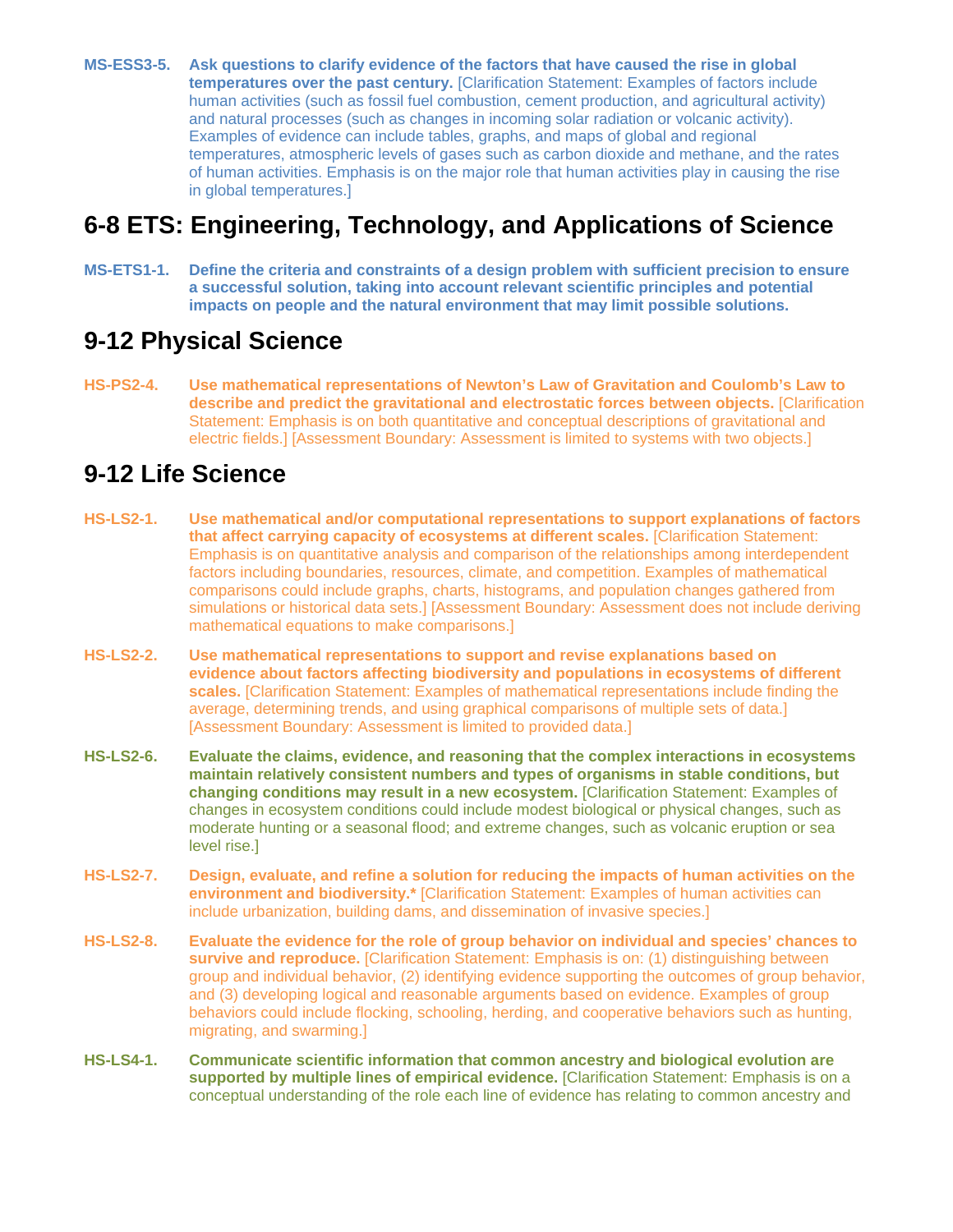biological evolution. Examples of evidence could include similarities in DNA sequences, anatomical structures, and order of appearance of structures in embryological development.]

- **HS-LS4-2. Construct an explanation based on evidence that the process of evolution primarily results from four factors: (1) the potential for a species to increase in number, (2) the heritable genetic variation of individuals in a species due to mutation and sexual reproduction, (3) competition for limited resources, and (4) the proliferation of those organisms that are better able to survive and reproduce in the environment.** [Clarification Statement: Emphasis is on using evidence to explain the influence each of the four factors has on number of organisms, behaviors, morphology, or physiology in terms of ability to compete for limited resources and subsequent survival of individuals and adaptation of species. Examples of evidence could include mathematical models such as simple distribution graphs and proportional reasoning.] [Assessment Boundary: Assessment does not include other mechanisms of evolution, such as genetic drift, gene flow through migration, and co-evolution.]
- **HS-LS4-3. Apply concepts of statistics and probability to support explanations that organisms with an advantageous heritable trait tend to increase in proportion to organisms lacking this trait.** [Clarification Statement: Emphasis is on analyzing shifts in numerical distribution of traits and using these shifts as evidence to support explanations.] [Assessment Boundary: Assessment is limited to basic statistical and graphical analysis. Assessment does not include allele frequency calculations.]
- **HS-LS4-4. Construct an explanation based on evidence for how natural selection leads to adaptation of populations.** [Clarification Statement: Emphasis is on using data to provide evidence for how specific biotic and abiotic differences in ecosystems (such as ranges of seasonal temperature, long-term climate change, acidity, light, geographic barriers, or evolution of other organisms) contribute to a change in gene frequency over time, leading to adaptation of populations.]
- **HS-LS4-5. Evaluate the evidence supporting claims that changes in environmental conditions may result in: (1) increases in the number of individuals of some species, (2) the emergence of new species over time, and (3) the extinction of other species.** [Clarification Statement: Emphasis is on determining cause and effect relationships for how changes to the environment such as deforestation, fishing, application of fertilizers, drought, flood, and the rate of change of the environment affect distribution or disappearance of traits in species.]
- **HS-LS4-6. Create or revise a simulation to test a solution to mitigate adverse impacts of human activity on biodiversity.\*** [Clarification Statement: Emphasis is on designing solutions for a proposed problem related to threatened or endangered species, or to genetic variation of organisms for multiple species.]

#### **9-12 Earth and Space Science**

- **HS-ESS1-4. Use mathematical or computational representations to predict the motion of orbiting objects in the solar system.**[Clarification Statement: Emphasis is on Newtonian gravitational laws governing orbital motions, which apply to human-made satellites as well as planets and moons.] [*Assessment Boundary: Mathematical representations for the gravitational attraction of bodies and Kepler's Laws of orbital motions should not deal with more than two bodies, nor involve calculus.*]
- **HS-ESS1-5. Evaluate evidence of the past and current movements of continental and oceanic crust and the theory of plate tectonics to explain the ages of crustal rocks.** [Clarification Statement: Emphasis is on the ability of plate tectonics to explain the ages of crustal rocks. Examples include evidence of the ages oceanic crust increasing with distance from mid-ocean ridges (a result of plate spreading) and the ages of North American continental crust increasing with distance away from a central ancient core (a result of past plate interactions).]
- **HS-ESS1-6. Apply scientific reasoning and evidence from ancient Earth materials, meteorites, and other planetary surfaces to construct an account of Earth's formation and early history.** [Clarification Statement: Emphasis is on using available evidence within the solar system to reconstruct the early history of Earth, which formed along with the rest of the solar system 4.6 billion years ago. Examples of evidence include the absolute ages of ancient materials (obtained by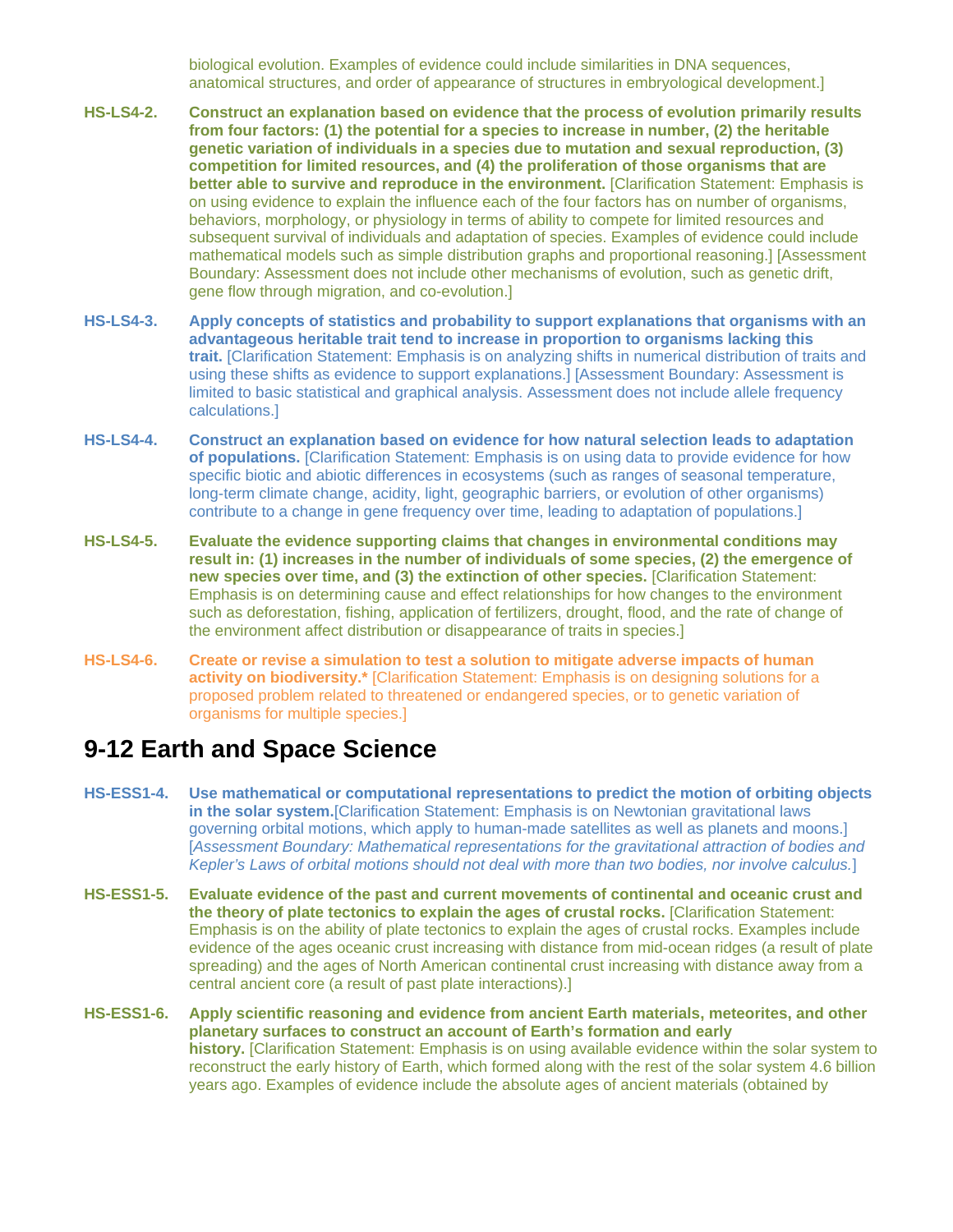radiometric dating of meteorites, moon rocks, and Earth's oldest minerals), the sizes and compositions of solar system objects, and the impact cratering record of planetary surfaces.]

- **HS-ESS2-1. Develop a model to illustrate how Earth's internal and surface processes operate at different spatial and temporal scales to form continental and ocean-floor features.** [Clarification Statement: Emphasis is on how the appearance of land features (such as mountains, valleys, and plateaus) and sea-floor features (such as trenches, ridges, and seamounts) are a result of both constructive forces (such as volcanism, tectonic uplift, and orogeny) and destructive mechanisms (such as weathering, mass wasting, and coastal erosion).] [Assessment Boundary: Assessment does not include memorization of the details of the formation of specific geographic features of Earth's surface.]
- **HS-ESS2-2. Analyze geoscience data to make the claim that one change to Earth's surface can create feedbacks that cause changes to other Earth systems.** [Clarification Statement: Examples should include climate feedbacks, such as how an increase in greenhouse gases causes a rise in global temperatures that melts glacial ice, which reduces the amount of sunlight reflected from Earth's surface, increasing surface temperatures and further reducing the amount of ice. Examples could also be taken from other system interactions, such as how the loss of ground vegetation causes an increase in water runoff and soil erosion; how dammed rivers increase groundwater recharge, decrease sediment transport, and increase coastal erosion; or how the loss of wetlands causes a decrease in local humidity that further reduces the wetland extent.]
- **HS-ESS2-4. Use a model to describe how variations in the flow of energy into and out of Earth's systems result in changes in climate.** [Clarification Statement: Examples of the causes of climate change differ by timescale, over 1-10 years: large volcanic eruption, ocean circulation; 10-100s of years: changes in human activity, ocean circulation, solar output; 10-100s of thousands of years: changes to Earth's orbit and the orientation of its axis; and 10-100s of millions of years: long-term changes in atmospheric composition.] [Assessment Boundary: Assessment of the results of changes in climate is limited to changes in surface temperatures, precipitation patterns, glacial ice volumes, sea levels, and biosphere distribution.]
- **HS-ESS2-5. Plan and conduct an investigation of the properties of water and its effects on Earth materials and surface processes.** [Clarification Statement: Emphasis is on mechanical and chemical investigations with water and a variety of solid materials to provide the evidence for connections between the hydrologic cycle and system interactions commonly known as the rock cycle. Examples of mechanical investigations include stream transportation and deposition using a stream table, erosion using variations in soil moisture content, or frost wedging by the expansion of water as it freezes. Examples of chemical investigations include chemical weathering and recrystallization (by testing the solubility of different materials) or melt generation (by examining how water lowers the melting temperature of most solids).]
- **HS-ESS2-6. Develop a quantitative model to describe the cycling of carbon among the hydrosphere, atmosphere, geosphere, and biosphere.** [Clarification Statement: Emphasis is on modeling biogeochemical cycles that include the cycling of carbon through the ocean, atmosphere, soil, and biosphere (including humans), providing the foundation for living organisms.]
- **HS-ESS2-7. Construct an argument based on evidence about the simultaneous coevolution of Earth's systems and life on Earth.** [Clarification Statement: Emphasis is on the dynamic causes, effects, and feedbacks between the biosphere and Earth's other systems, whereby geoscience factors control the evolution of life, which in turn continuously alters Earth's surface. Examples of include how photosynthetic life altered the atmosphere through the production of oxygen, which in turn increased weathering rates and allowed for the evolution of animal life; how microbial life on land increased the formation of soil, which in turn allowed for the evolution of land plants; or how the evolution of corals created reefs that altered patterns of erosion and deposition along coastlines and provided habitats for the evolution of new life forms.] [Assessment Boundary: Assessment does not include a comprehensive understanding of the mechanisms of how the biosphere interacts with all of Earth's other systems.]
- **HS-ESS3-1. Construct an explanation based on evidence for how the availability of natural resources, occurrence of natural hazards, and changes in climate have influenced human activity.** [Clarification Statement: Examples of key natural resources include access to fresh water